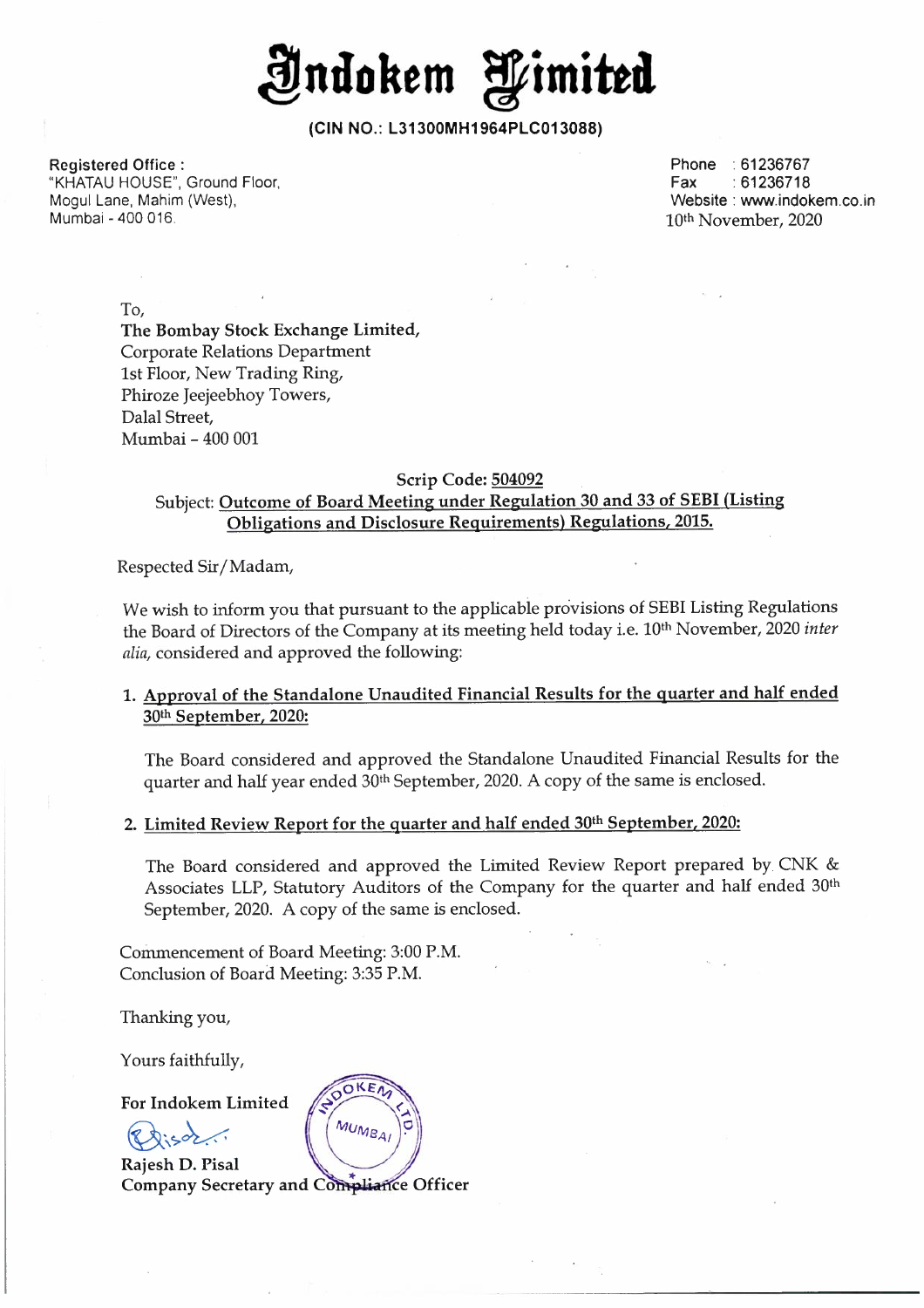### INDOKEM LIMITED

#### CIN NO.: L31300MH1964PLC013088

### Registered Office: Plot No. 410/411, Khatau House, Mogul Lane, Mahim, Mumbai 400 016.

Tel No.: +91-22-61236767 /61236711 Email: iklsecretarial@gmail.com Website: www.indokem.co.in

### STATEMENT OF FINANCIAL RESULTS FOR THE QUARTER AND HALF YEAR ENDED SEPTEMBER 30,2020

| Sr. No.        |    |                                                            |               |               |               |                        |               | Rs. In Lakhs |
|----------------|----|------------------------------------------------------------|---------------|---------------|---------------|------------------------|---------------|--------------|
|                |    |                                                            | Quarter ended |               |               | <b>Half Year ended</b> |               | Year ended   |
|                |    | <b>Particulars</b>                                         | September     | June 30, 2020 | September 30, | September              | September 30, | March 31,    |
|                |    |                                                            | 30, 2020      | (Unaudited)   | 2019          | 30, 2020               | 2019          | 2020         |
|                |    |                                                            | (Unaudited)   |               | (Unaudited)   | (Unaudited)            | (Unaudited)   | (Audited)    |
| $\mathbf{1}$   |    | <b>INCOME</b>                                              |               |               |               |                        |               |              |
|                | a) | Income from operations                                     | 1,995         | 947           | 2,433         | 2,942                  | 4,495         | 8,961        |
|                | b) | Other Income                                               | (0)           |               | 11            |                        | 24            | 94           |
|                |    | <b>Total income from operations</b>                        | 1,995         | 948           | 2,444         | 2,943                  | 4,519         | 9,055        |
| $\overline{2}$ |    | <b>Expenses</b>                                            |               |               |               |                        |               |              |
|                | a) | Cost of materials consumed                                 | 1,495         | 622           | 1,757         | 2,117                  | 3,295         | 6,506        |
|                | b) | Purchase of stock in trade                                 | 63            | 9             | 235           | 72                     | 333           | 596          |
|                | c) | Changes in inventories of finished goods, work-in-         | (93)          | 53            | (24)          | (40)                   | 12            | 31           |
|                |    | process and stock in trade                                 |               |               |               |                        |               |              |
|                | d) | Employee benefits expense                                  | 189           | 95            | 206           | 284                    | 423           | 815          |
|                | e) | Finance cost                                               | 35            | 30            | 32            | 65                     | 61            | 131          |
|                | f) | Depreciation and amortisation expense                      | 29            | 29            | 28            | 58                     | 55            | 112          |
|                | f) | Other Expenditure                                          | 211           | 104           | 197           | 315                    | 431           | 813          |
|                |    | <b>Total expenses</b>                                      | 1,929         | 942           | 2,431         | 2,871                  | 4,610         | 9,004        |
| 3              |    | Profit / (Loss) before $\text{tax}(1) - (2)$               | 66            | 6             | 13            | 72                     | (91)          | 51           |
| 4              |    | Tax expenses                                               |               |               |               |                        |               |              |
| 5              |    | Profit / (Loss) for the year (3) - (4)                     | 66            | 6             | 13            | 72                     | (91)          | 51           |
| 6              |    | Other comprehensive income / (loss) net of tax             |               |               |               |                        |               |              |
|                |    | Items that will not be reclassified subsequently to profit |               |               |               |                        |               | 15           |
|                |    | and loss account                                           |               |               |               |                        |               |              |
| $\overline{7}$ |    | Total comprehensive income / (loss) net of tax (5) +       | 66            | 6             | 13            | 72                     | (91)          | 66           |
|                |    | (6)                                                        |               |               |               |                        |               |              |
| 8              |    | Paid-up equity share capital (face value of Rs. 10/-       | 2,433         | 2,433         | 2,433         | 2.433                  | 2,433         | 2,433        |
|                |    | each)                                                      |               |               |               |                        |               |              |
| 9              |    | Reserves                                                   |               |               |               |                        |               | 470          |
| 10             |    | Earnings per share (EPS) (not annualised)                  |               |               |               |                        |               |              |
|                |    | <b>Total Earnings per share</b>                            |               |               |               |                        |               |              |
|                |    | (a) Basic (in Rs.)                                         | 0.27          | 0.02          | 0.05          | 0.30                   | (0.38)        | 0.21         |
|                |    | (b) Diluted (in Rs.)                                       | 0.27          | 0.02          | 0.05          | 0.30                   | (0.38)        | 0.21         |
|                |    |                                                            |               |               |               |                        |               |              |



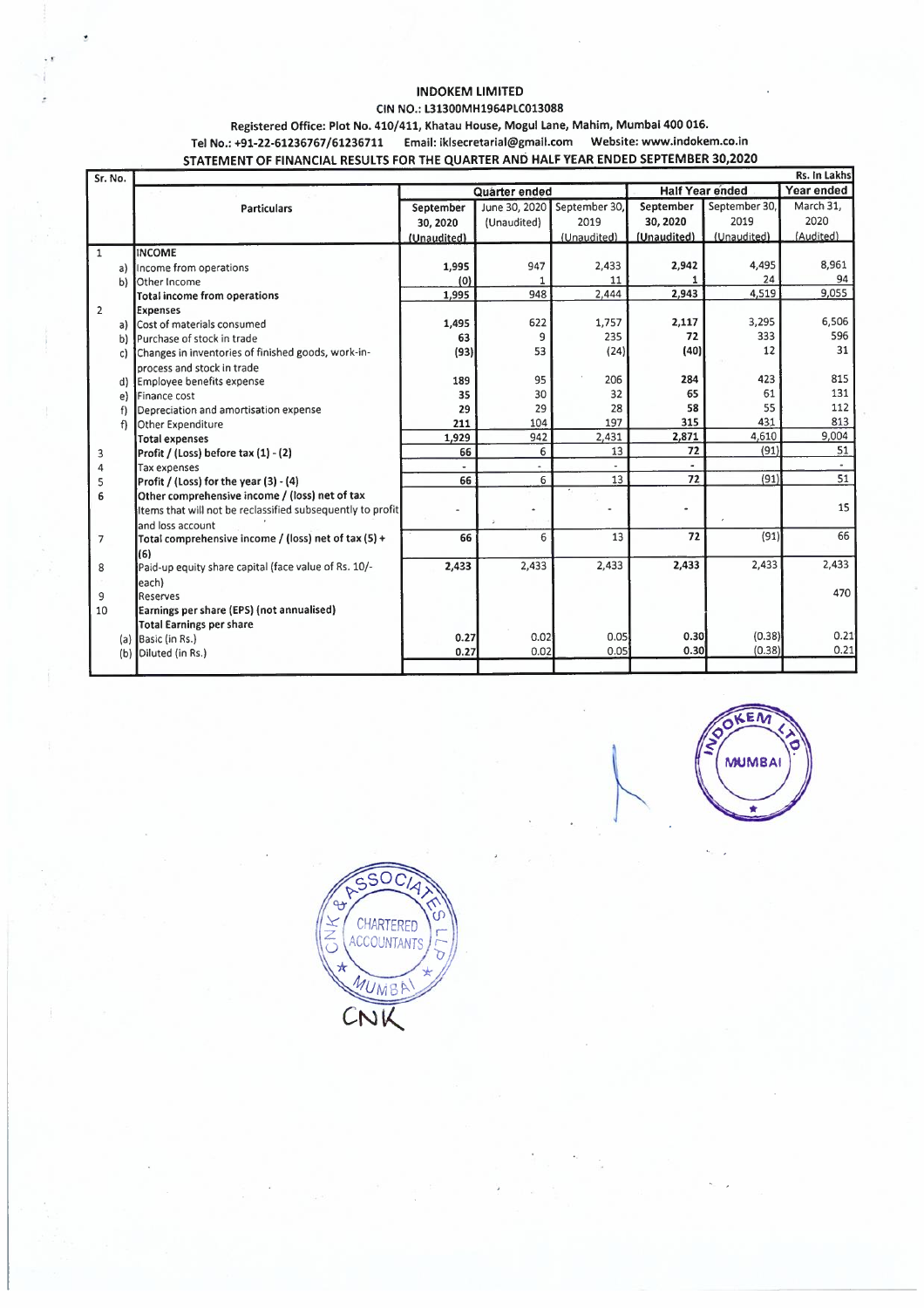| <b>Particulars</b>                               |                    | Rs. In Lakhs                    |
|--------------------------------------------------|--------------------|---------------------------------|
|                                                  | September 30, 2020 |                                 |
|                                                  | (Unaudited)        | <b>March 31, 2020 (Audited)</b> |
|                                                  |                    |                                 |
| <b>ASSETS</b>                                    |                    |                                 |
| <b>Non-current assets</b>                        |                    |                                 |
| Property, plant and equipment                    | 2,516              | 2,567                           |
| Capital work-in-progress                         | 125                | 79                              |
| Goodwill                                         | 71                 | 71                              |
| Intangible assets                                | 14                 | 18                              |
| Intangible assets under development              |                    |                                 |
| <b>Financial assets</b>                          |                    |                                 |
|                                                  | 1                  | 1                               |
| Investments                                      |                    |                                 |
| Loans                                            |                    |                                 |
| Other financial assets                           | 35                 | 35                              |
| Income tax assets (net)                          | 26                 | 27                              |
| Other non-current assets                         | 240                | 230                             |
| <b>Total non-current assets</b>                  | 3,028              | 3,028                           |
| <b>Current assets</b>                            |                    |                                 |
| Inventories                                      | 980                | 1,127                           |
| <b>Financial assets</b>                          |                    |                                 |
|                                                  |                    |                                 |
| Investments                                      |                    | 2.081                           |
| Trade and other receivables                      | 1,833              |                                 |
| Cash and cash equivalents                        | 78                 | 41                              |
| Bank balance other than cash and cash equivalent | 6                  |                                 |
| Loans and Advances                               | 1                  |                                 |
| Other financial assets                           | 30                 | 33                              |
| Other current assets                             | 159                | 98                              |
| <b>Total current assets</b>                      | 3,087              | 3,386                           |
|                                                  | 6,115              | 6,414                           |
| <b>Total assets</b>                              |                    |                                 |
|                                                  |                    |                                 |
| <b>EQUITY AND LIABILITIES</b>                    |                    |                                 |
| <b>Equity</b>                                    |                    |                                 |
| Equity share capital                             | 2,433              | 2,433                           |
| Other equity                                     | 542                | 470                             |
| <b>Total equity</b>                              | 2,975              | 2,903                           |
| <b>LIABILITIES</b>                               |                    |                                 |
| <b>Non-current liabilities</b>                   |                    |                                 |
|                                                  |                    |                                 |
| <b>Financial Liabilities</b>                     | 828                | 803                             |
| <b>Borrowings</b>                                |                    |                                 |
| Other financial liabilities                      | 220                | 221                             |
| <b>Employee benefit obligations</b>              | 127                | 127                             |
| <b>Total non-current liabilities</b>             | 1,175              | 1,151                           |
| <b>Current liabilities</b>                       |                    |                                 |
| <b>Financial liabilities</b>                     |                    |                                 |
|                                                  | 1,564              | 1,877                           |
| Trade payables                                   | 55                 | 56                              |
| Other financial liabilities                      |                    | 65                              |
| Employee benefit obligations                     | 57                 |                                 |
| Other current liabilities                        | 289                | 362                             |
| <b>Total current liabilities</b>                 | 1,965              | 2,360                           |
| <b>Total liabilities</b>                         | 3,140              | 3,511                           |
| <b>Total equity and liabilities</b>              | 6,115              | 6,414                           |

×

SSOCIA

CHARTERED

MUMBA

**ANSI** 

 $\overline{r}$ خ

p

 $\mathbf{\hat{e}}$ 

¥

 $\frac{1}{\sigma}$ 

 $\hat{\boldsymbol{\epsilon}}$ 

 $\bar{z}$ 

**Date: 10/11/2020** 

**irman** & **Managing Director DIN:00062794** 

 $\mathcal{H}_{\mathrm{c}}$  .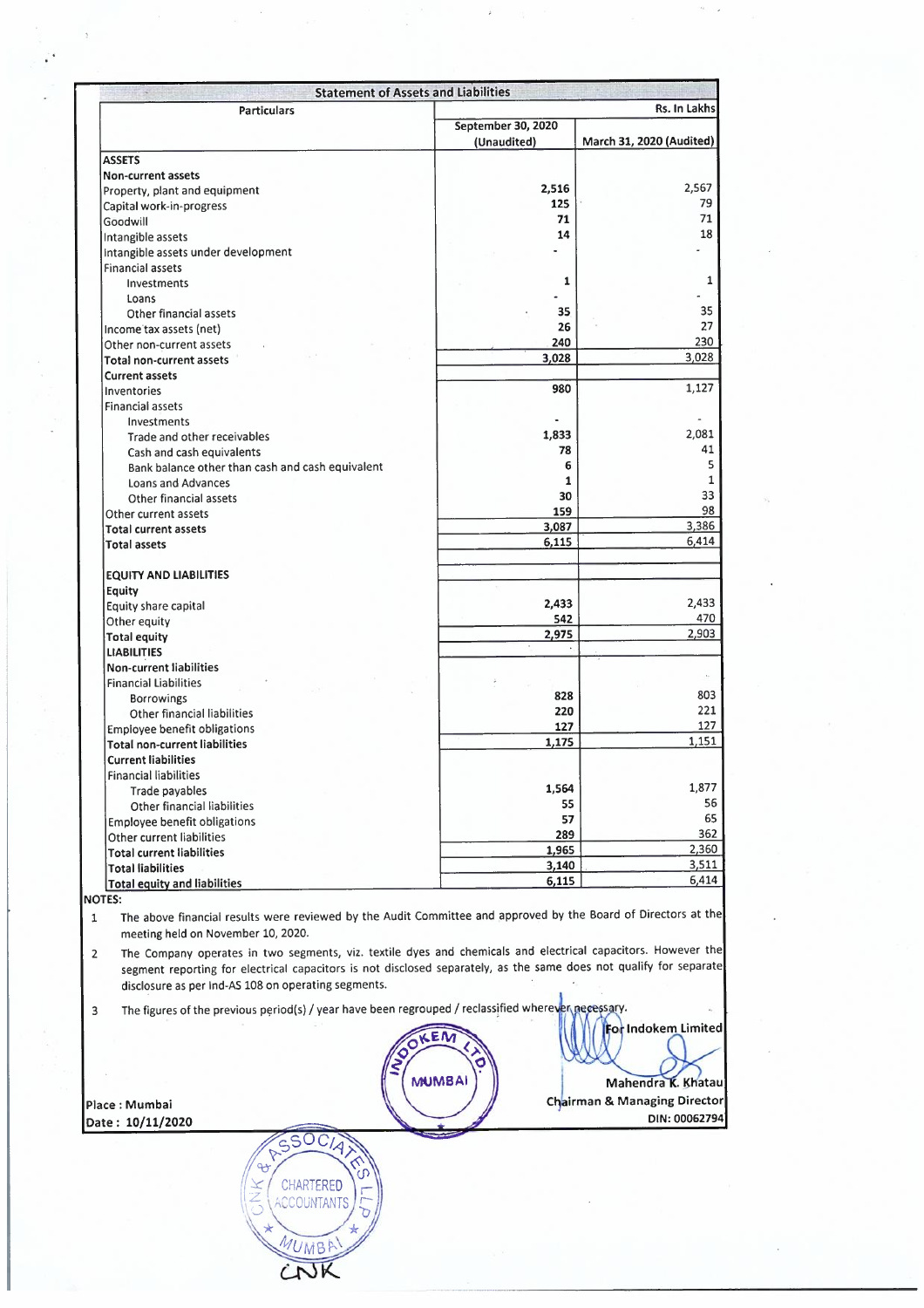|                    | STATEMENT OF CASH FLOWS                                                                                                                                                                                        |                                                              |                                                                     |  |
|--------------------|----------------------------------------------------------------------------------------------------------------------------------------------------------------------------------------------------------------|--------------------------------------------------------------|---------------------------------------------------------------------|--|
| <b>Particulars</b> |                                                                                                                                                                                                                | Period ended<br>Sept.30,2020<br>(Rs.in lakhs)<br>(Unaudited) | <b>Period ended</b><br>Sept.30,2019<br>(Rs.in lakhs)<br>(Unaudited) |  |
| А.                 | CASH FLOW FROM OPERATING ACTIVITIES                                                                                                                                                                            |                                                              |                                                                     |  |
|                    | Profit/ (loss) before tax                                                                                                                                                                                      | 72                                                           | (91)                                                                |  |
|                    | Adjustments for:                                                                                                                                                                                               |                                                              |                                                                     |  |
|                    | Depreciation                                                                                                                                                                                                   | 58                                                           | 55                                                                  |  |
|                    | <b>Finance costs</b>                                                                                                                                                                                           | 65                                                           | 61                                                                  |  |
|                    | Allowances for credit losses (written back)                                                                                                                                                                    | 4                                                            | 25                                                                  |  |
|                    | Sundry balances written off/written back                                                                                                                                                                       | 19                                                           | (4)                                                                 |  |
|                    | Operating profit before working capital changes                                                                                                                                                                | 218                                                          | 46                                                                  |  |
|                    | Changes in working capital:                                                                                                                                                                                    |                                                              |                                                                     |  |
|                    | (Increase)/ decrease in inventories                                                                                                                                                                            | 148                                                          | (80)                                                                |  |
|                    | (Increase)/ decrease in trade receivables                                                                                                                                                                      | 244                                                          | (239)                                                               |  |
|                    | (Increase)/ decrease in loans and advances                                                                                                                                                                     | (0)                                                          | 14                                                                  |  |
|                    | (Increase)/ decrease in other financial assets                                                                                                                                                                 | 3                                                            | 7                                                                   |  |
|                    | (Increase)/ decrease in other assets                                                                                                                                                                           | (69)                                                         | (31)                                                                |  |
|                    | Increase/ (decrease) in trade payables                                                                                                                                                                         | (312)                                                        | 314                                                                 |  |
|                    | Increase/ (decrease) in other financial liabilities                                                                                                                                                            | (1)                                                          | 12                                                                  |  |
|                    | Increase/ (decrease) in other current liabilities                                                                                                                                                              | (73)                                                         | 65                                                                  |  |
|                    | Increase/ (decrease) in employee benefit obligations                                                                                                                                                           | (8)                                                          | (4)                                                                 |  |
|                    | Net cash (used in)/ generated from operating activities                                                                                                                                                        | 150                                                          | 104                                                                 |  |
| B.                 | CASH FLOW FROM INVESTING ACTIVITIES                                                                                                                                                                            |                                                              |                                                                     |  |
|                    | Expenditure on property, plant and equipment and capital advances                                                                                                                                              | (49)                                                         | (40)                                                                |  |
|                    | Redemption/ (investments in fixed deposits) *                                                                                                                                                                  | (1)                                                          | (0)                                                                 |  |
|                    | Net cash (used in)/ generated from investing activities                                                                                                                                                        | (50)                                                         | (40)                                                                |  |
| C.                 | <b>CASH FLOW FROM FINANCING ACTIVITIES</b>                                                                                                                                                                     |                                                              |                                                                     |  |
|                    | Proceeds from loans taken from banks and financial institutions                                                                                                                                                | 27                                                           | 0                                                                   |  |
|                    | Repayment of loans taken from banks and financial institutions                                                                                                                                                 | (18)                                                         | (31)                                                                |  |
|                    | Unsecured loans taken from directors                                                                                                                                                                           | 15                                                           | 15                                                                  |  |
|                    | Unsecured loans repaid to directors                                                                                                                                                                            | (21)                                                         | 0                                                                   |  |
|                    | Finance costs paid                                                                                                                                                                                             | (66)                                                         | (64)                                                                |  |
|                    | Net cash (used in)/ generated from financing activities                                                                                                                                                        | (63)                                                         | (80)                                                                |  |
|                    | INCREASE/(DECREASE) IN CASH AND CASH EQUIVALENTS                                                                                                                                                               | 37                                                           | (16)                                                                |  |
|                    | Cash and cash equivalents at the beginning of the year                                                                                                                                                         | 41                                                           | 50                                                                  |  |
|                    | Cash and cash equivalents at the end of the year                                                                                                                                                               | 78                                                           | 34                                                                  |  |
| Notes:             | 1. The above cash flow Statement has been prepared under the "Indirect Method" set out in Indian Accounting<br>Standard (Ind As-7) on statement of Cash Flow as notified under Companies (Accounts) Rule 2015. |                                                              |                                                                     |  |
|                    | 2. Previous year's figures regrouped wherever necessary.<br><b>SOREA</b>                                                                                                                                       |                                                              | For Indokem Limited                                                 |  |
|                    | <b>MUMBA</b>                                                                                                                                                                                                   |                                                              | Mahendra K. Khatau                                                  |  |
| Place : Mumbai     |                                                                                                                                                                                                                |                                                              | <b>Chairman &amp; Managing Director</b>                             |  |
|                    | Date: 10/11/2020                                                                                                                                                                                               |                                                              | DIN: 00062794                                                       |  |

 $\overline{\phantom{a}}$